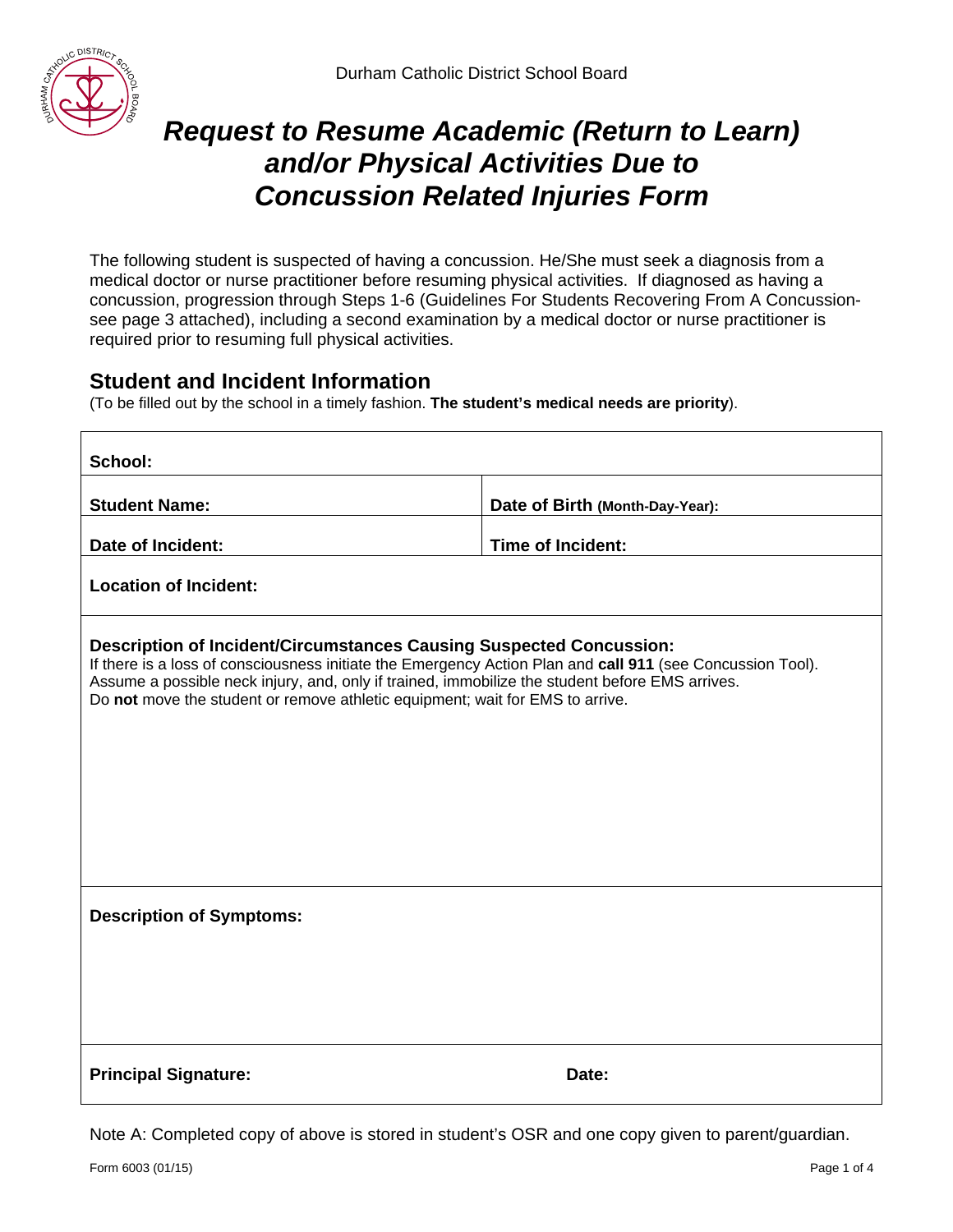# **Medical Doctor Visit #1**

Note to medical doctor or nurse practitioner: Please indicate and sign the box on the left (no concussion) or right (concussion).

┯

| No concussion – student may return to:<br>$\Box$ Regular physical education classes<br>$\Box$ Intramural activities/clubs<br>$\Box$ Interschool sport activities<br>Medical doctor or nurse practitioner: | Concussion - no activity until symptoms and signs<br>have gone.<br>Student is to complete Steps 1-6 as noted on the<br>Guidelines For Students Recovering From a<br>Concussion, on the following page. Medical doctor<br>or Nurse practitioner signature required below and<br>following page<br>Medical doctor or nurse practitioner: |
|-----------------------------------------------------------------------------------------------------------------------------------------------------------------------------------------------------------|----------------------------------------------------------------------------------------------------------------------------------------------------------------------------------------------------------------------------------------------------------------------------------------------------------------------------------------|
|                                                                                                                                                                                                           |                                                                                                                                                                                                                                                                                                                                        |
|                                                                                                                                                                                                           |                                                                                                                                                                                                                                                                                                                                        |
| Medical doctor or nurse practitioner's instructions:                                                                                                                                                      | Medical doctor or nurse practitioner's instructions:                                                                                                                                                                                                                                                                                   |

Note B: The student/parent/guardian must show this form to the principal, who will inform all teaching staff of the school and provide a copy of this form to the student's classroom teachers, coaches and other relevant personnel. This form signed by medical doctor or nurse practitioner is to be filed in the student's OSR.

Note C: If concussion is diagnosed the student and parents/guardians monitor symptoms and signs of the concussion. Ongoing communication between the teacher/coach throughout Steps 1-6 (on the following page) is essential.

#### **This completed form is to be kept in the student's OSR**

٦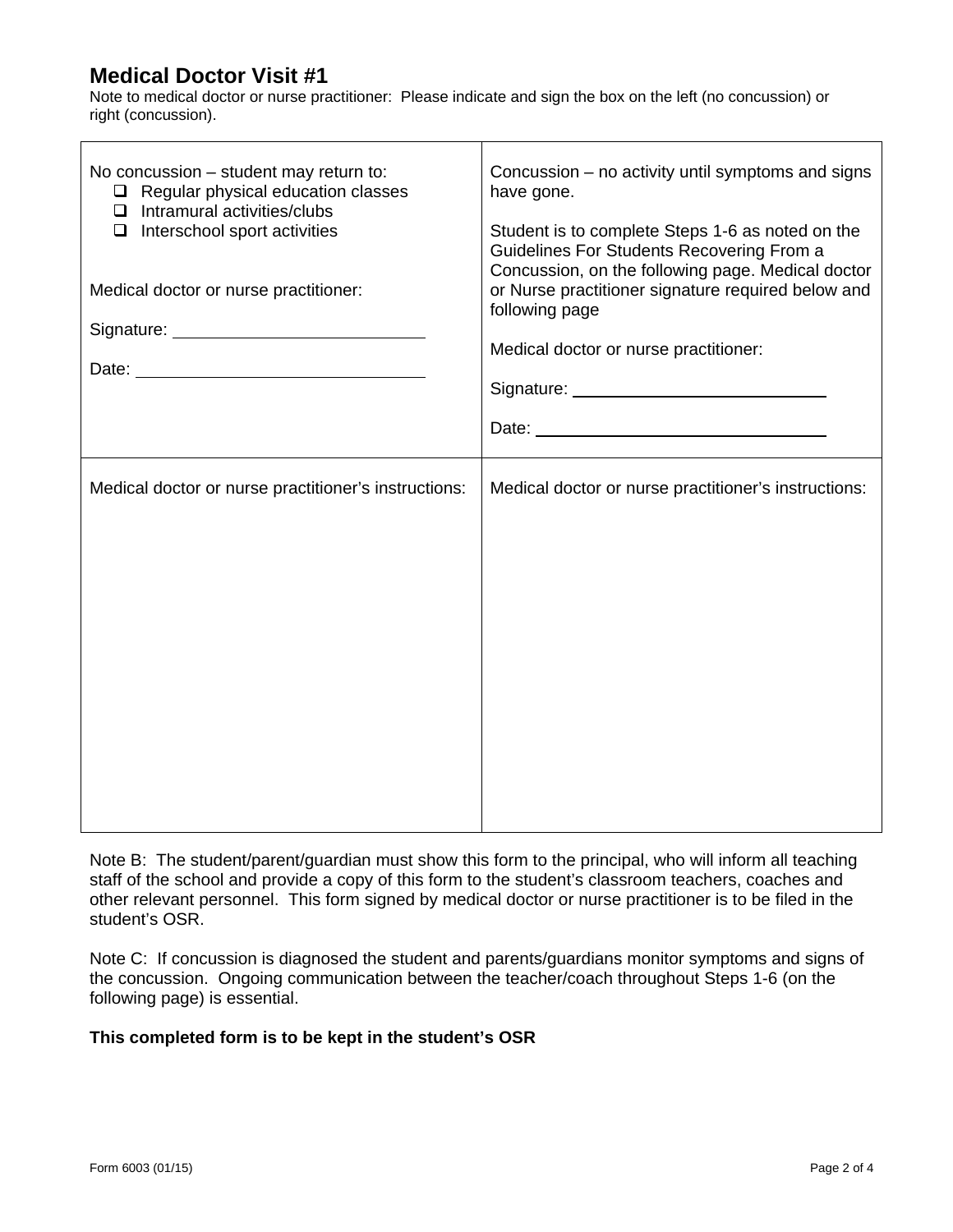

# **Guidelines for Students Recovering from a Concussion**

It is important for students to be active and play sports. However, a student with a diagnosed concussion needs to follow a medically supervised, individualized Return to Learn/Return to Physical Activity Plan.

# **Return to Learn and Return to Physical Activity**

Step 1 for a student with a diagnosed concussion is the same for Return to Learn and Return to Physical Activity.

**Step 1** – Rest, with limited cognitive and physical activity. This means limited TV, computer, texting, video games or reading. The student does not attend school during Step 1. Step 1 continues for a minimum of **24 hours** and until the student's symptoms/signs begin to improve or the student is symptom/sign-free.

#### **Return to Learn**

The Return to Learn process is individualized and gradual to meet the particular needs of the student. There is no present formula for developing strategies to assist a student with a concussion to return to his/her learning activities.

**Step 2A (symptoms improving)** – During this step, the student requires individualized classroom strategies and/or approaches to return to full learning activities – these will need to be adjusted as recovery occurs.

At this step, the student's cognitive activity should be increased slowly (both at school and at home) because the concussion may affect his/her academic performance. Note: Cognitive activities can cause a student's concussion symptoms to reappear or worsen.

**Step 2B (symptom-free)** – Student begins regular learning activities without any individualized classroom strategies and/or approaches. Even when students are symptom-free, they should continue to be closely monitored to see if symptoms/signs return and/or there is a deterioration of work habits or performance. Note: This step occurs at the same time as Step 2 – Return to Physical Activity. Some students may progress from Step 1 directly to Step 2B if they are symptom-free.

## **Return to Physical Activity**

**Step 2** – Individual, light aerobic physical activity only such as walking or stationary cycling.

**Step 3** – Individual activity related to specific sports, e.g., skating in hockey, running in soccer. No body contact.

**Step 4** – Activities where there is no body contact, such as progressive resistance training, non-contact practice and progression to more complex training drills, e.g., passing drills in football and ice hockey.

**Note: Medical doctor or nurse practitioner signature required here before proceeding to Step 5.** 

**Signature:** Date:

**Step 5** – Full participation in regular physical activity in non-contact sports following medical clearance. Full training/practice for contact sports

**Step 6** – Full participation in contact sports.

Note: Steps are not days. Each step must take a minimum of 24 hours and the length of time needed to complete each step will vary based on the severity of the concussion and the child/youth. If at any time concussion signs and/or symptoms return and/or deterioration of work habits or performance occurs, the student needs to be examined by a medical doctor or nurse practitioner.